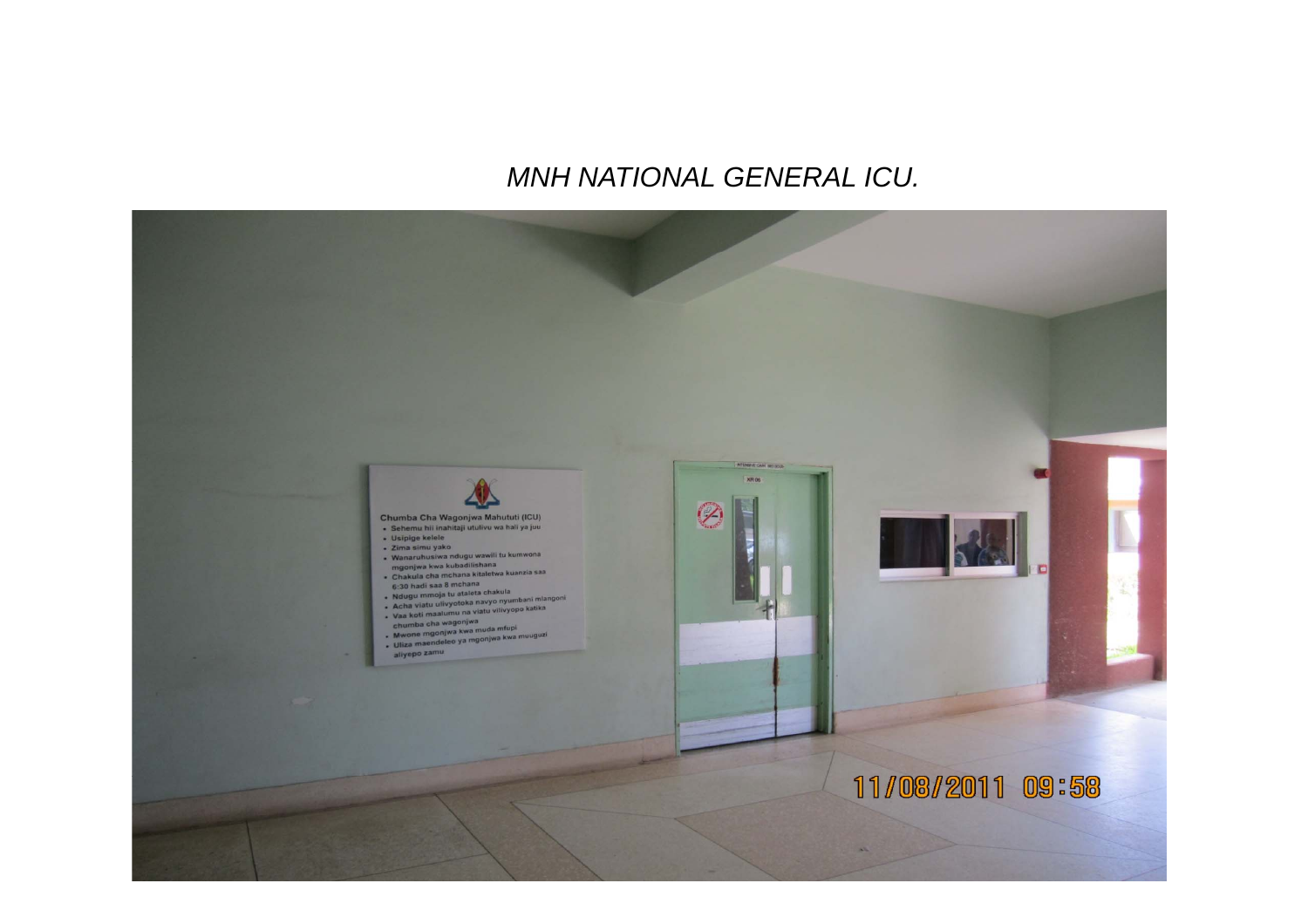# Introduction

- MNH ICU is a specialized section of the hospital, that provides a comprehensive and continuous care for the critically ill patients who can benefit from treatment.
- General unit, caters for all categories, neonates to adults as well as all the conditions.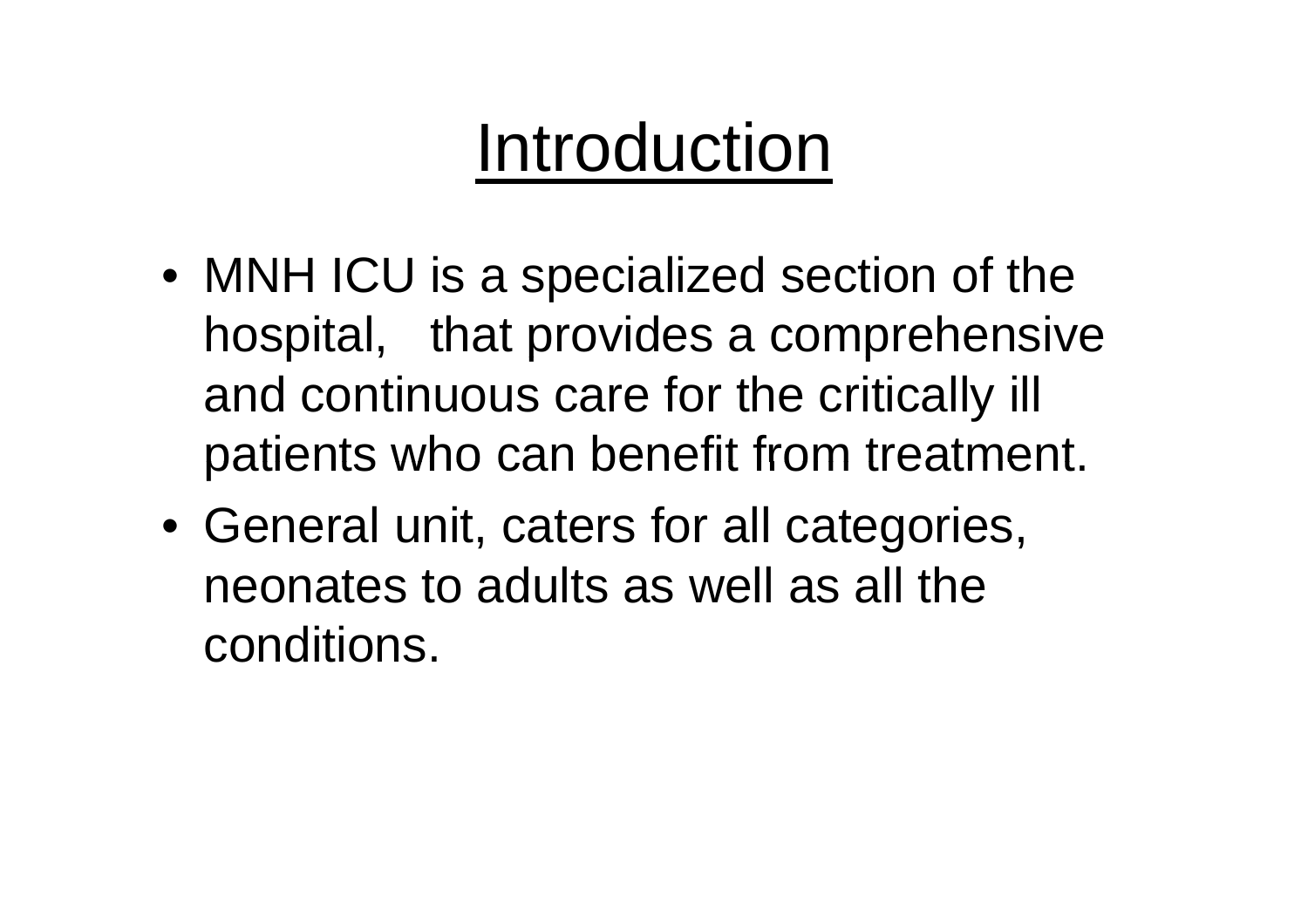# *Introduc***tion**

- $\bullet\,$  8 bed capacity.
- Beds arranged on either two longer sides of the room.
- Working station at front of the room.
- Single entrance/exit.
- Fire exit.
- Storeroom, office, 2 change rooms, (F/M)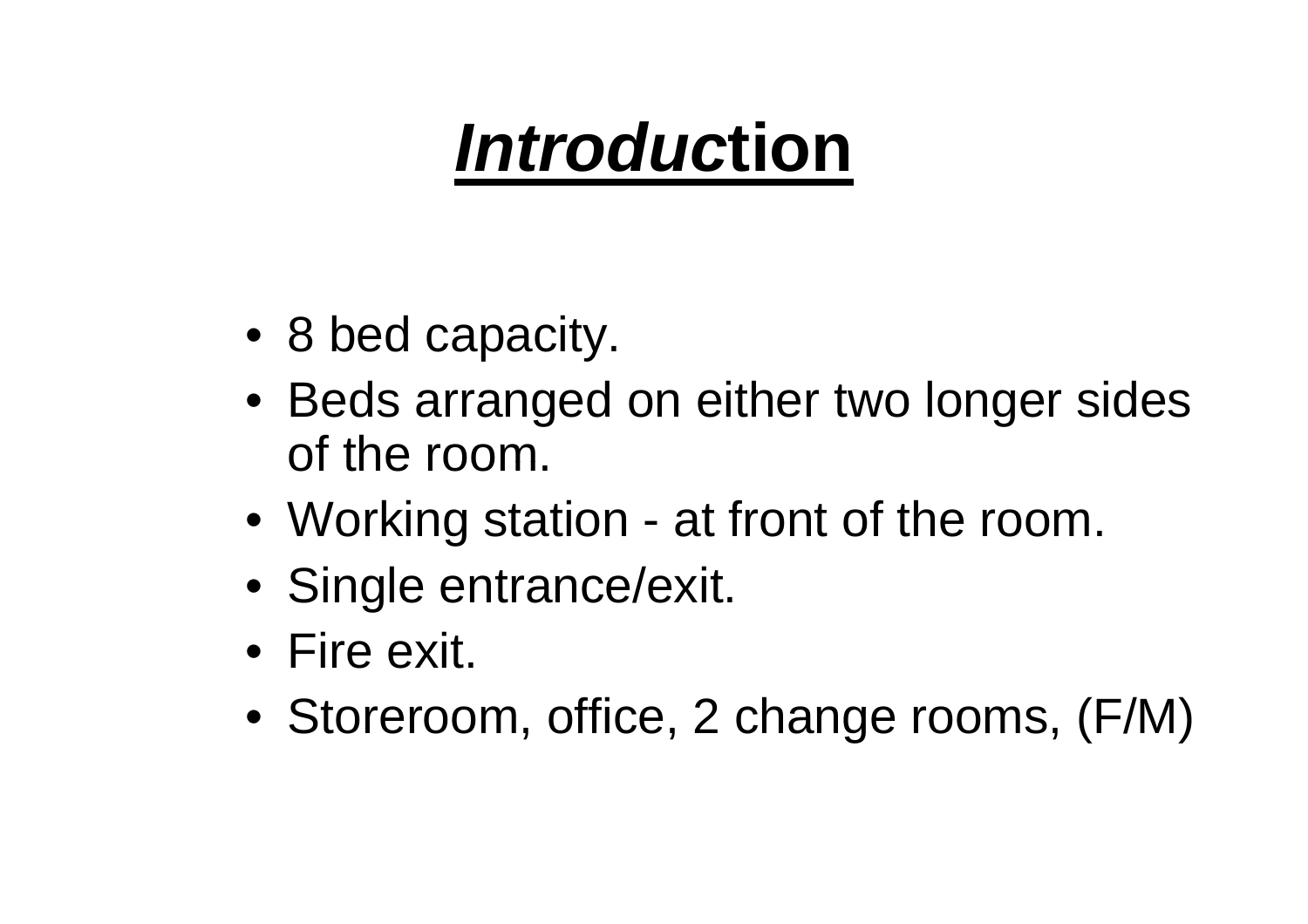# Location:

#### **Geography:**

- Located close proximity to EMD, OTs, diagnostic facilities, CSSD.
- Renal dialysis services and maternity wards located at a distance, approx, 0.5 –0,8 km.

#### **Equipments**

- Bedside multipara monitors seven overhead
- Ventillators- 2-neonatal, 5-paediatrics/adult provisions.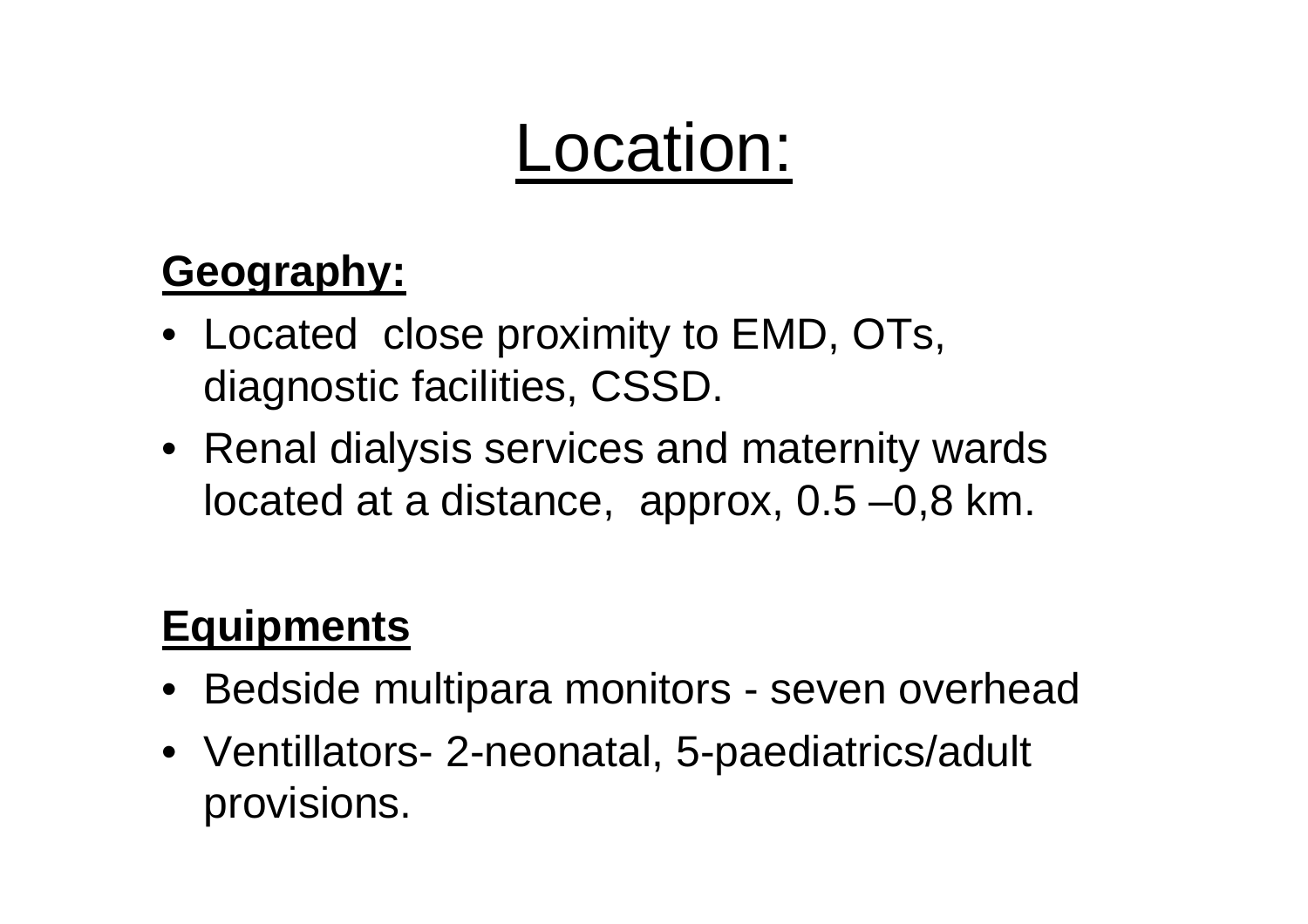#### Equipments...

- Infusion pumps- atleast 1 per bed
- Syringe pumps one per bed.
- Utilities per bed: 2 oxygen outlets /vaccum(suction units-6),
- $\bullet$  Portable electric suction machine, compressed air.
- Blood warmer.
- Defibrilator 2, monophasic, biphasic.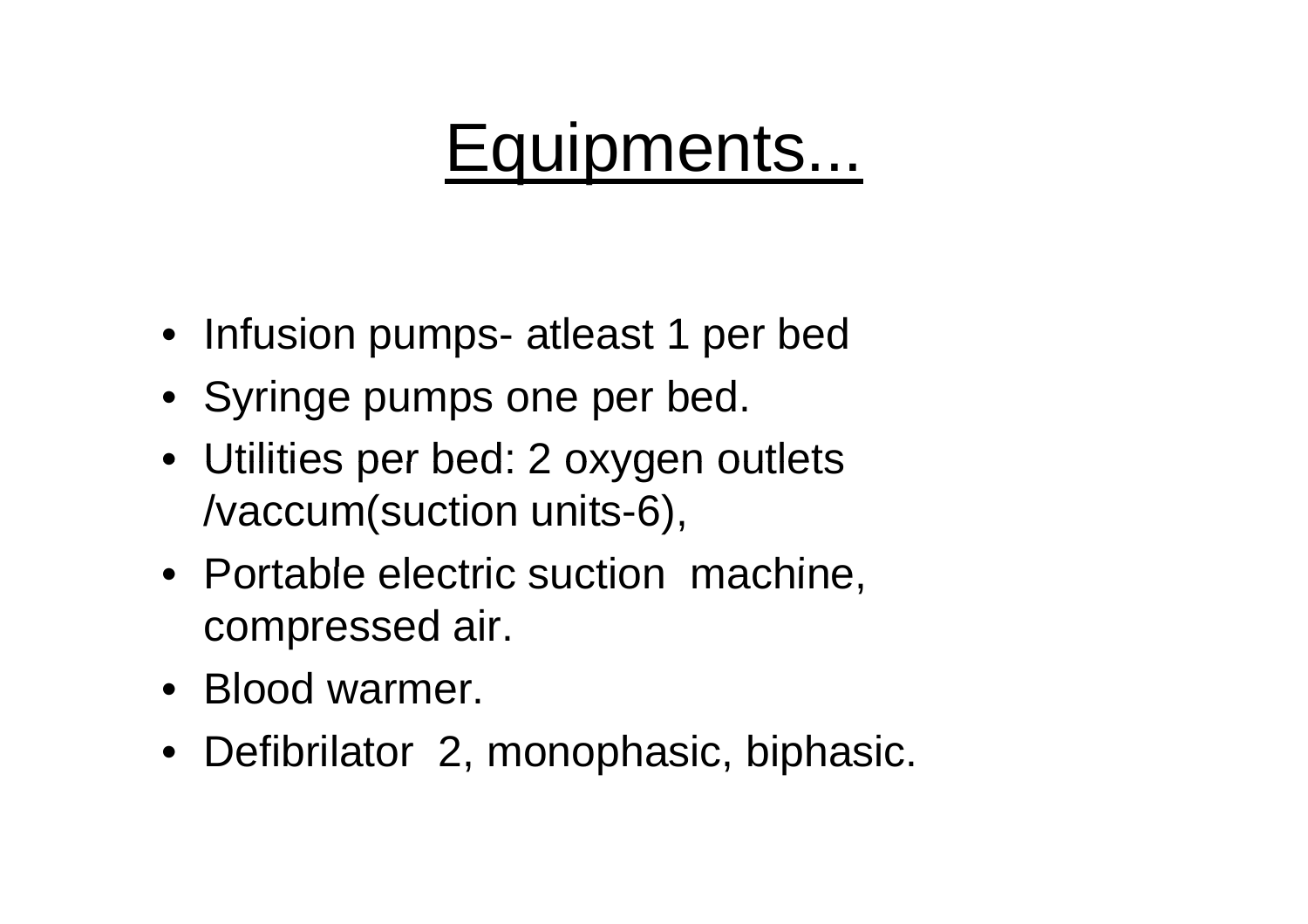# Equipment...

•Crash/Resuscitation trolley- one, with all neccesary saundries.

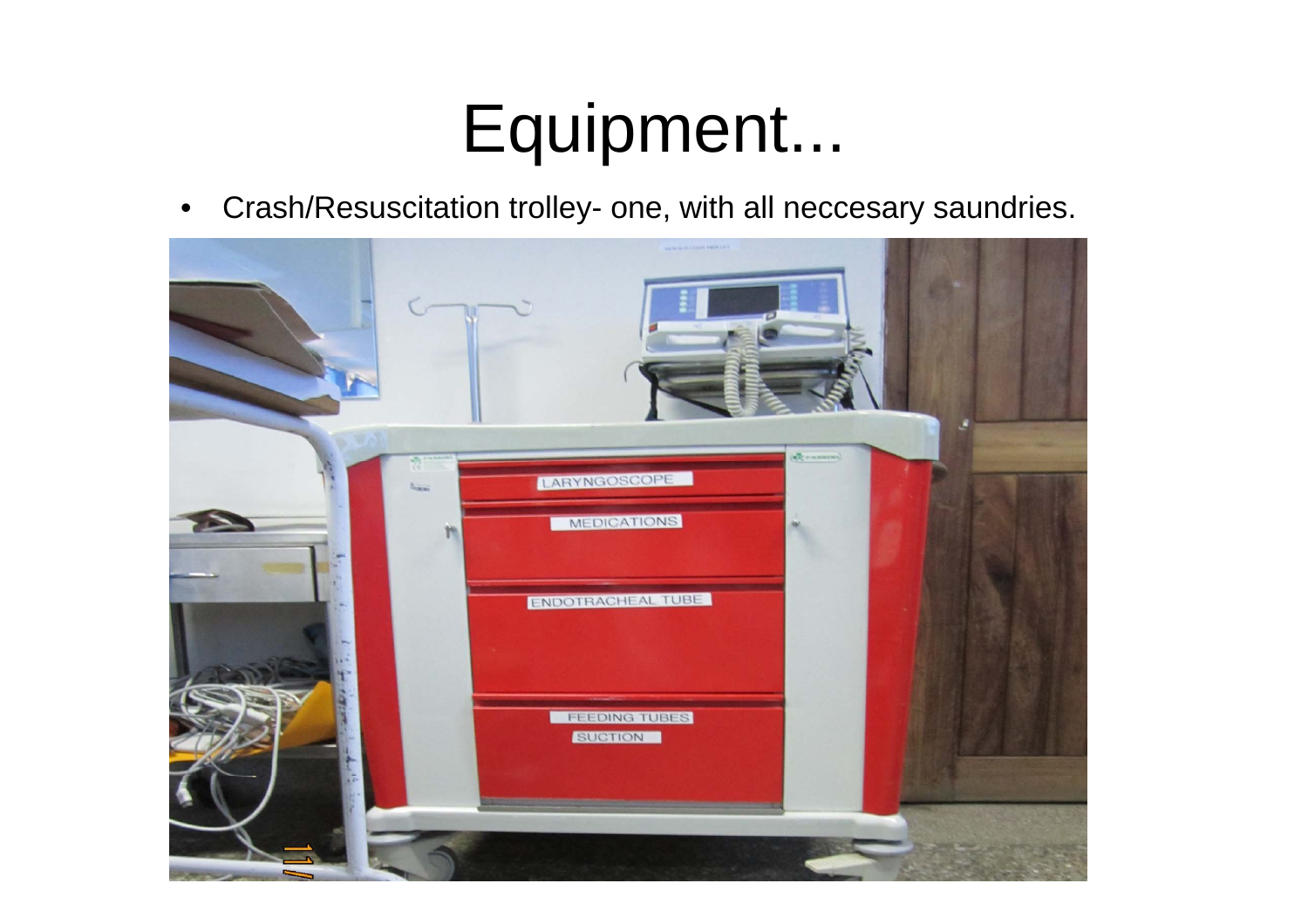## Organization structure

- Main ICU falls under EMD
- $\bullet\,$  Anaesthesiologist runs the ICU together with a volunteer intensivist from Cuba.
- Intensivist and anesthesiologist take care of the respiratory problems and any other emergencies, However the primary doctors does follow-up their pts.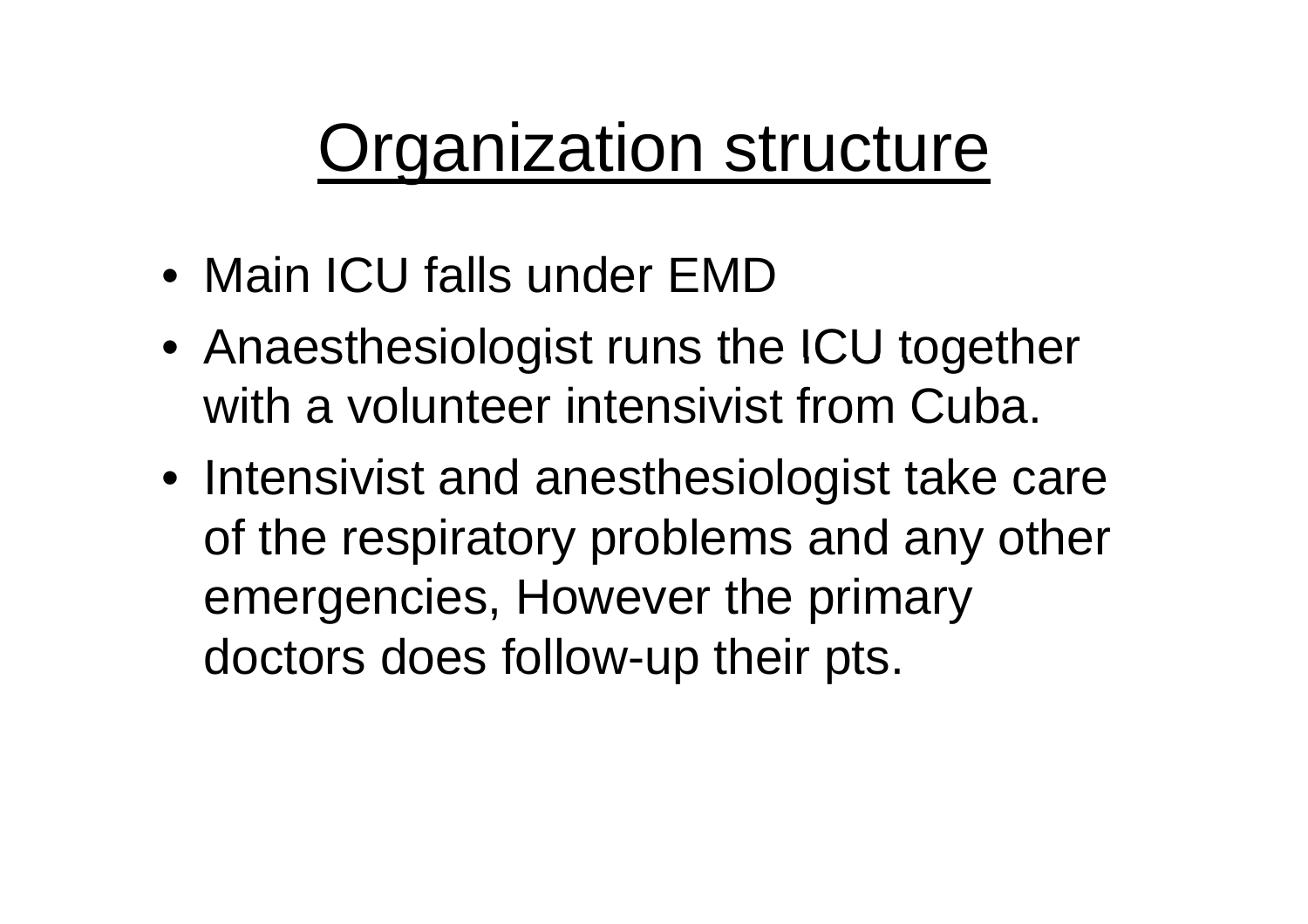#### Organization structure...

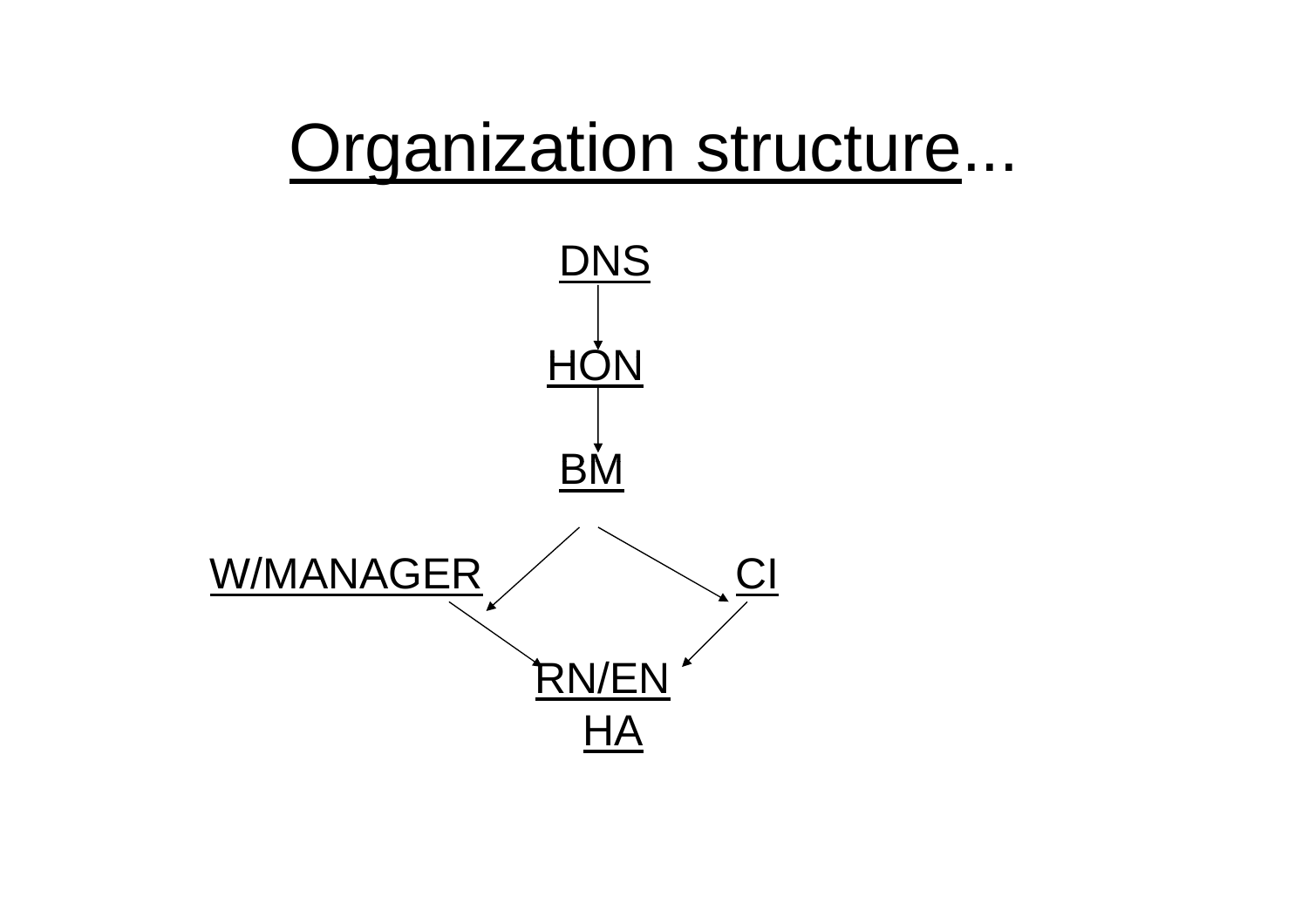# **Staffing**

- Nurse specialist: 0(2 in OHS-ICU)
- ICU nurse practitioner-1
- General graduate nurses(BScN) -3
- General Diploma nurses -12 (12).
- Enrolled nurses -6
- Health attendants -8
- Nurse-patient ratio: 1:1 AM, 1:2 pm,
- 1:2:3 night. Total 42.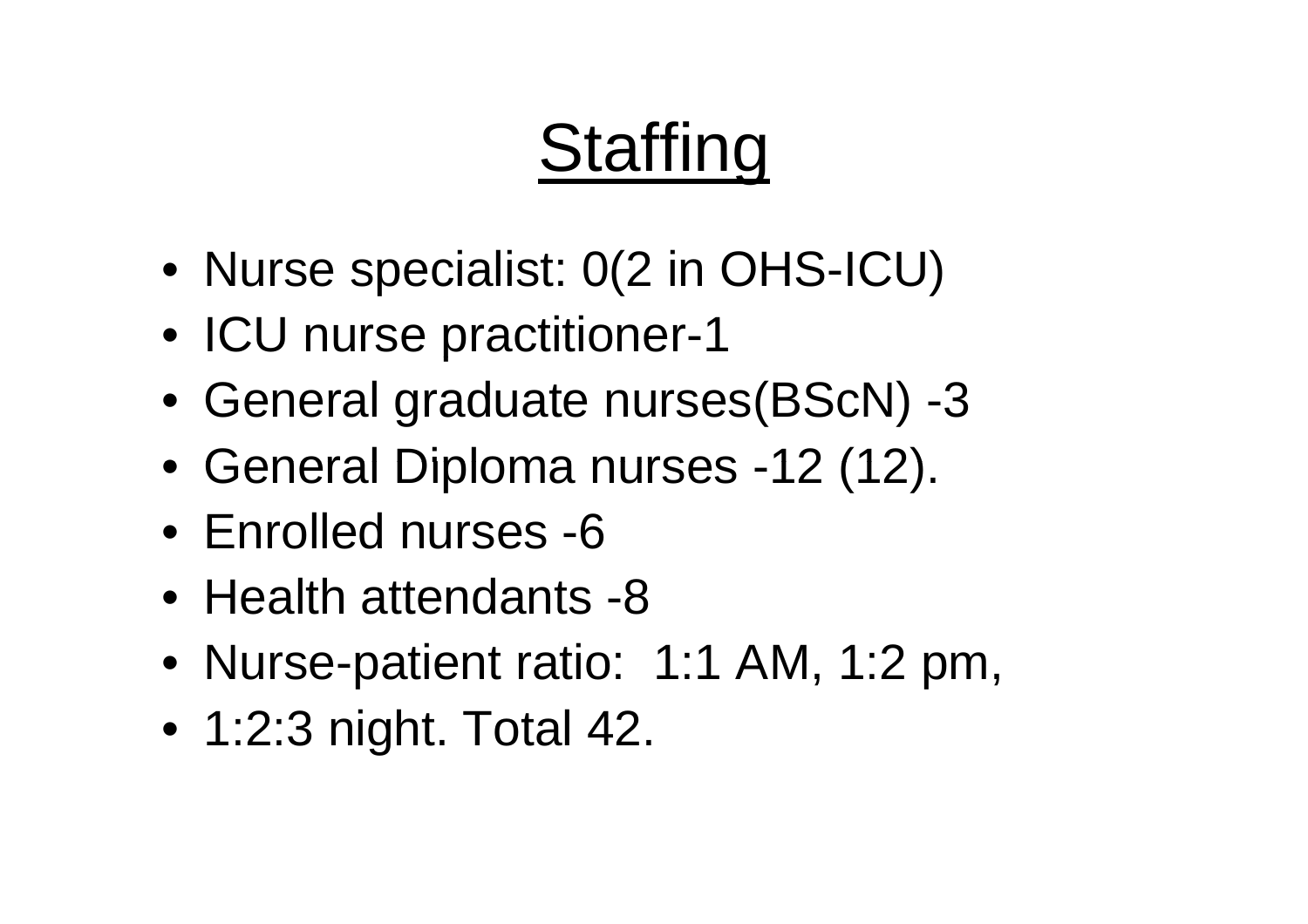# Admission Criteria

- Planned and emergency.
- Intensivist / Anaesthesiologist authorises the admission after liasing with primary Dr.
- The above reviews the pt prior to admission.
- Also the above will ensure a bed is available by liasing with the ICU nurse.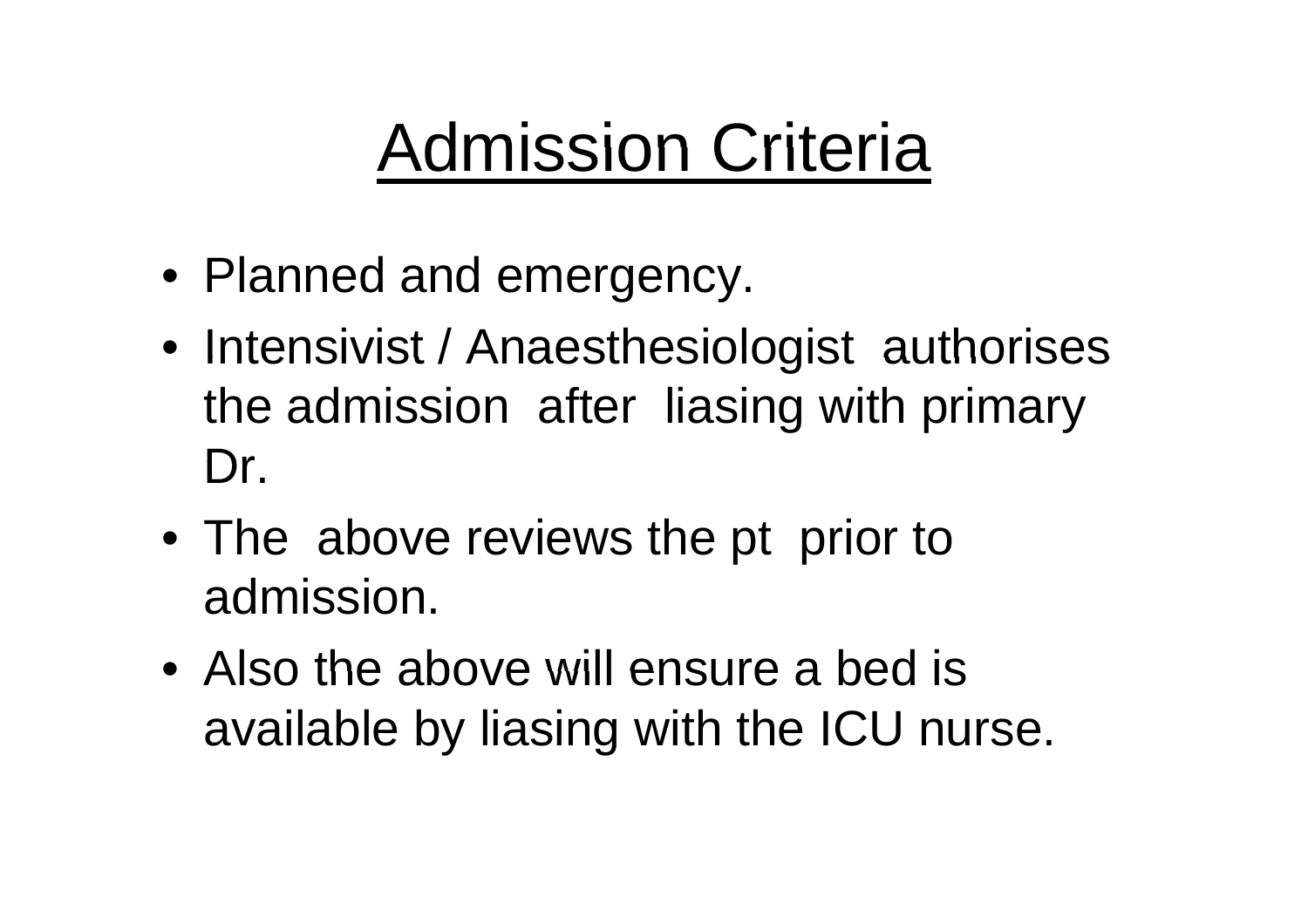# Routines

- 0700 hrs:Hand over report, followed by bed bed inspection of pts and charts.
- $\bullet~$  Baseline observations, therefore hrly, fluids, checking vent setting.
- Pt assessment, formulation of nursing dignosis.
- Planning, interventions and evaluation.
- 0900hrs, Dr`s round.
- Carrying out the day`s orders as prescribed.
- Documentation is an ongoing process, the nurse document everything in the 24hr chart,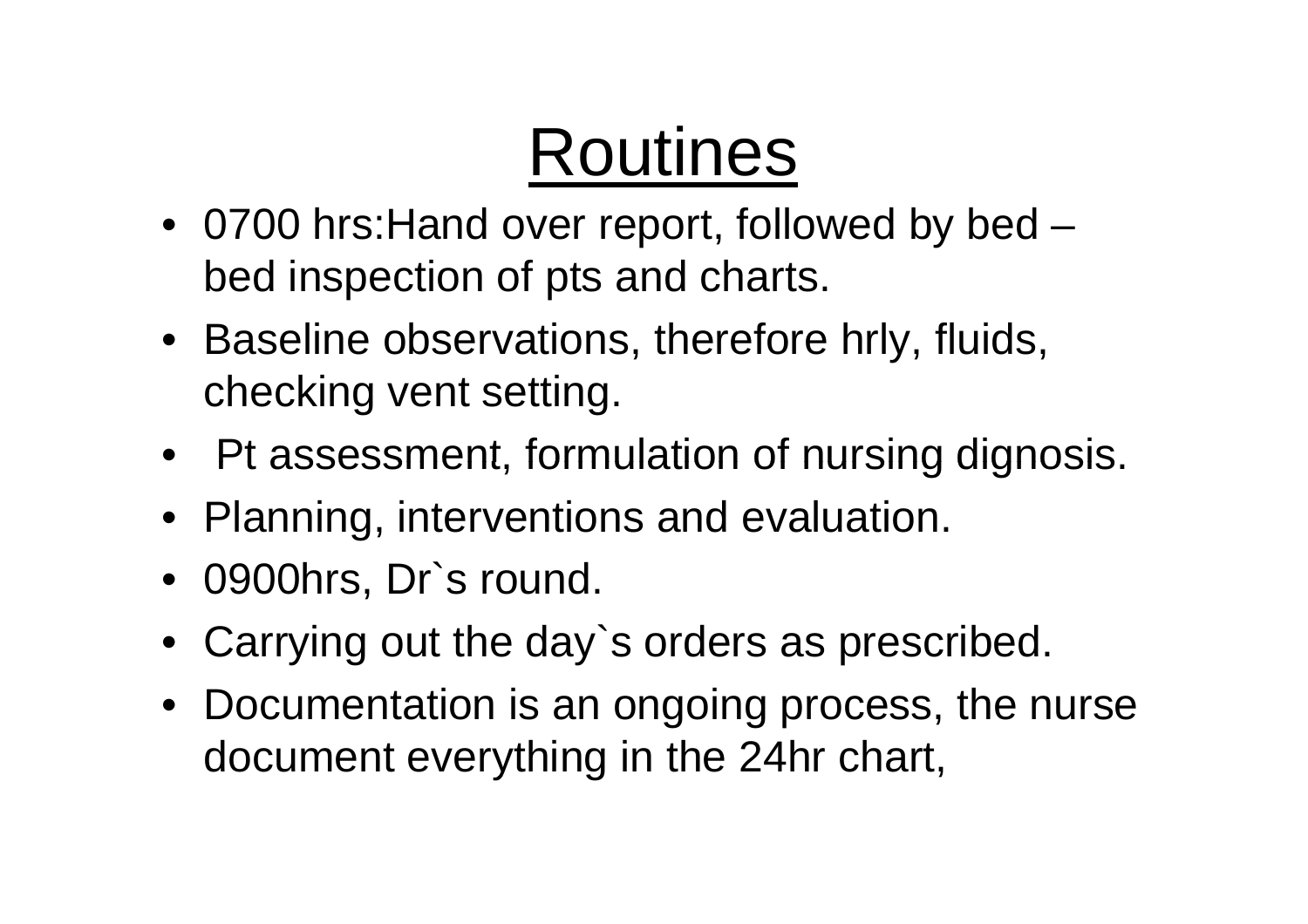- .Re assessment, react, and report all abnormal parameters.
- Routine procedures such as suctioning as needed, oral care 4 hrly and catheter care 6hrly.
- Other procedures done as per order or as needed.
- Practice total pt care- 8hr shift.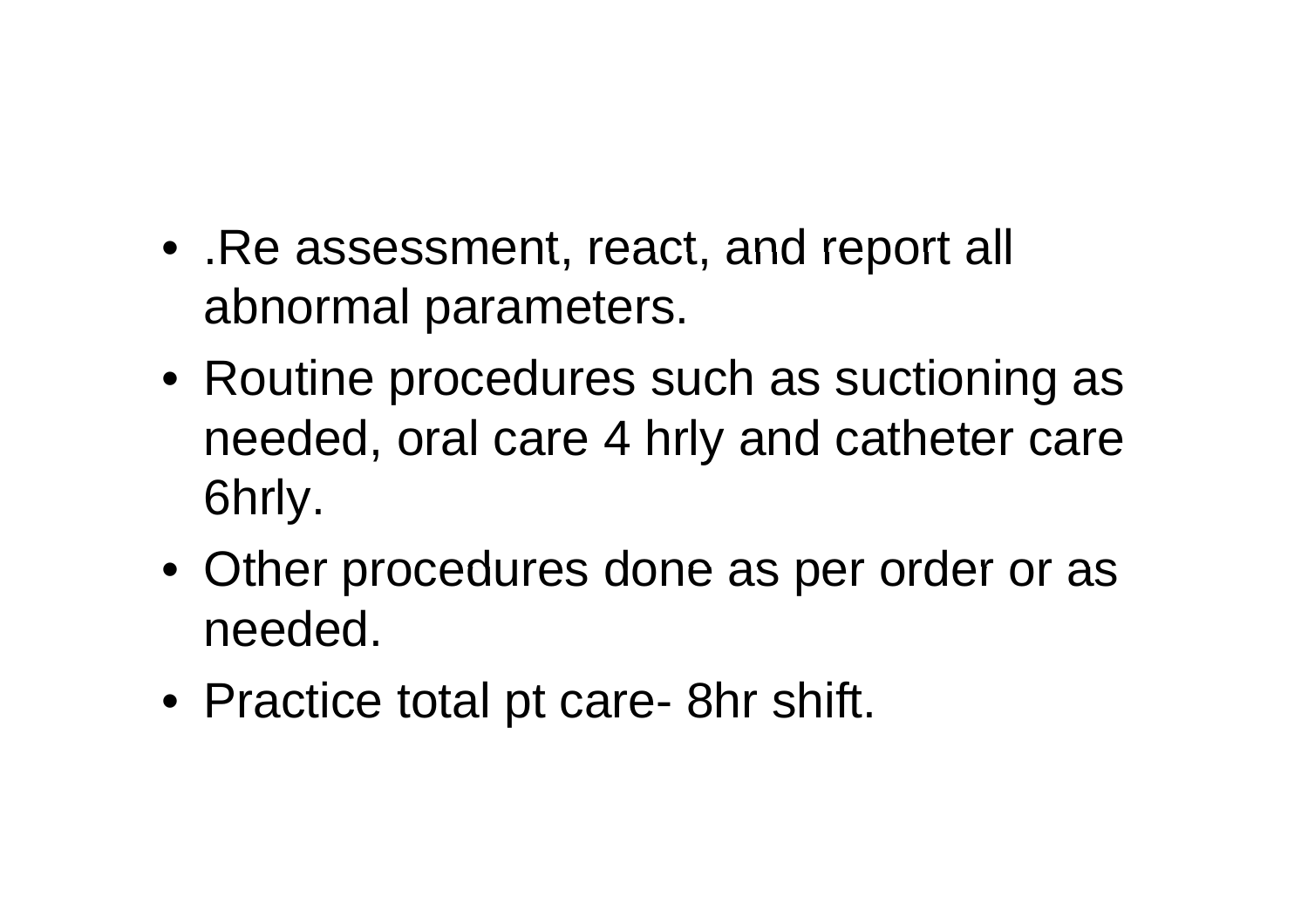#### **Infection prevention and control and**

- Alcohol-based antimicrobial hand rub at one point in the unit.
- 3 hand washing sinks with liquid soap in the unit.
- Protective gears,
- Use of colour-coded plastic bags
- Safety boxes for sharps disposal.
- De contamination of instruments and linen.
- Sterilization (cidex, autoclave and gas).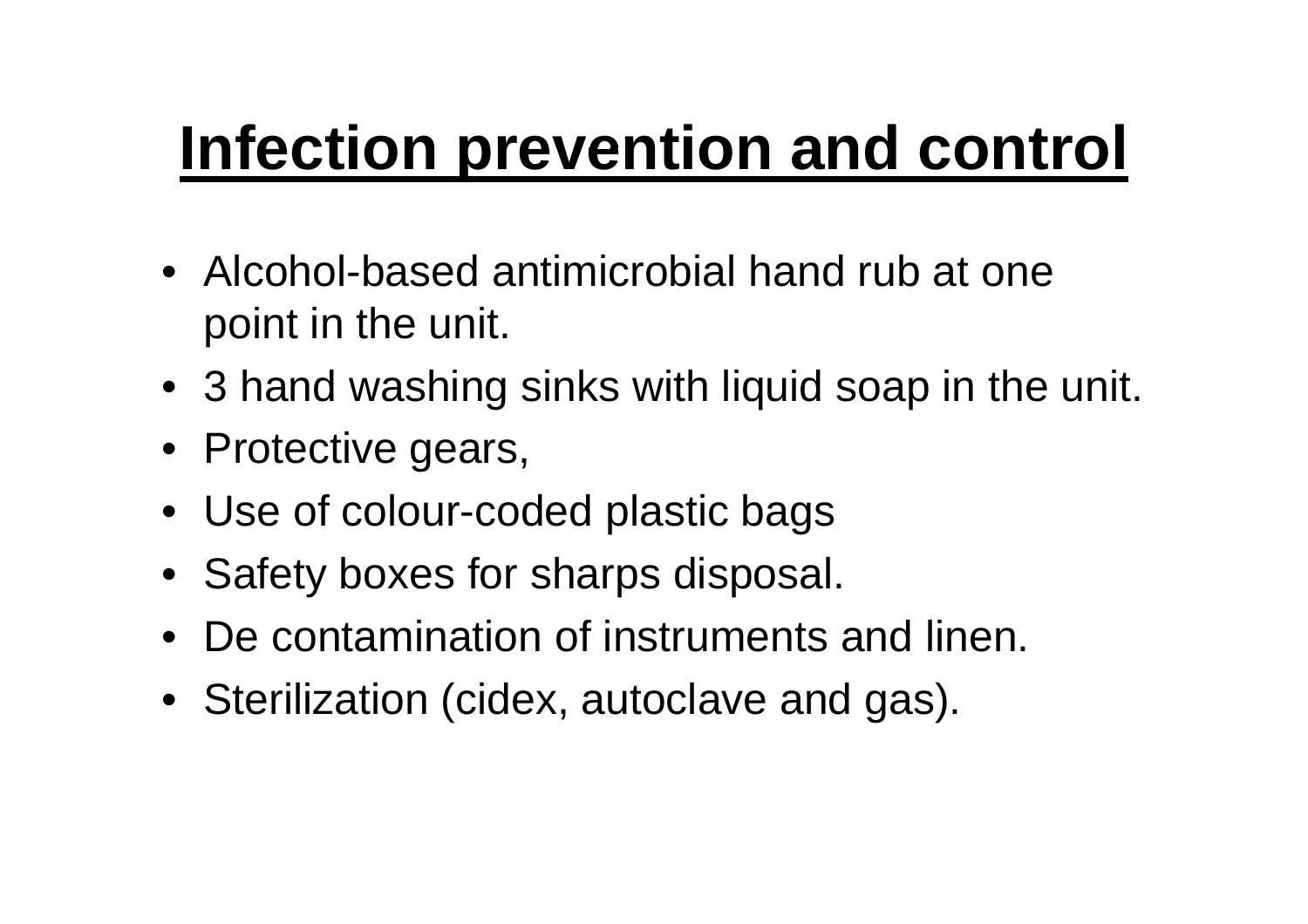# Relative visitation.

- One hr Am.
- $\bullet\,$  Two hrs pm.
- Close relatives only!
- Nutrition
- NGT feeds if indicated.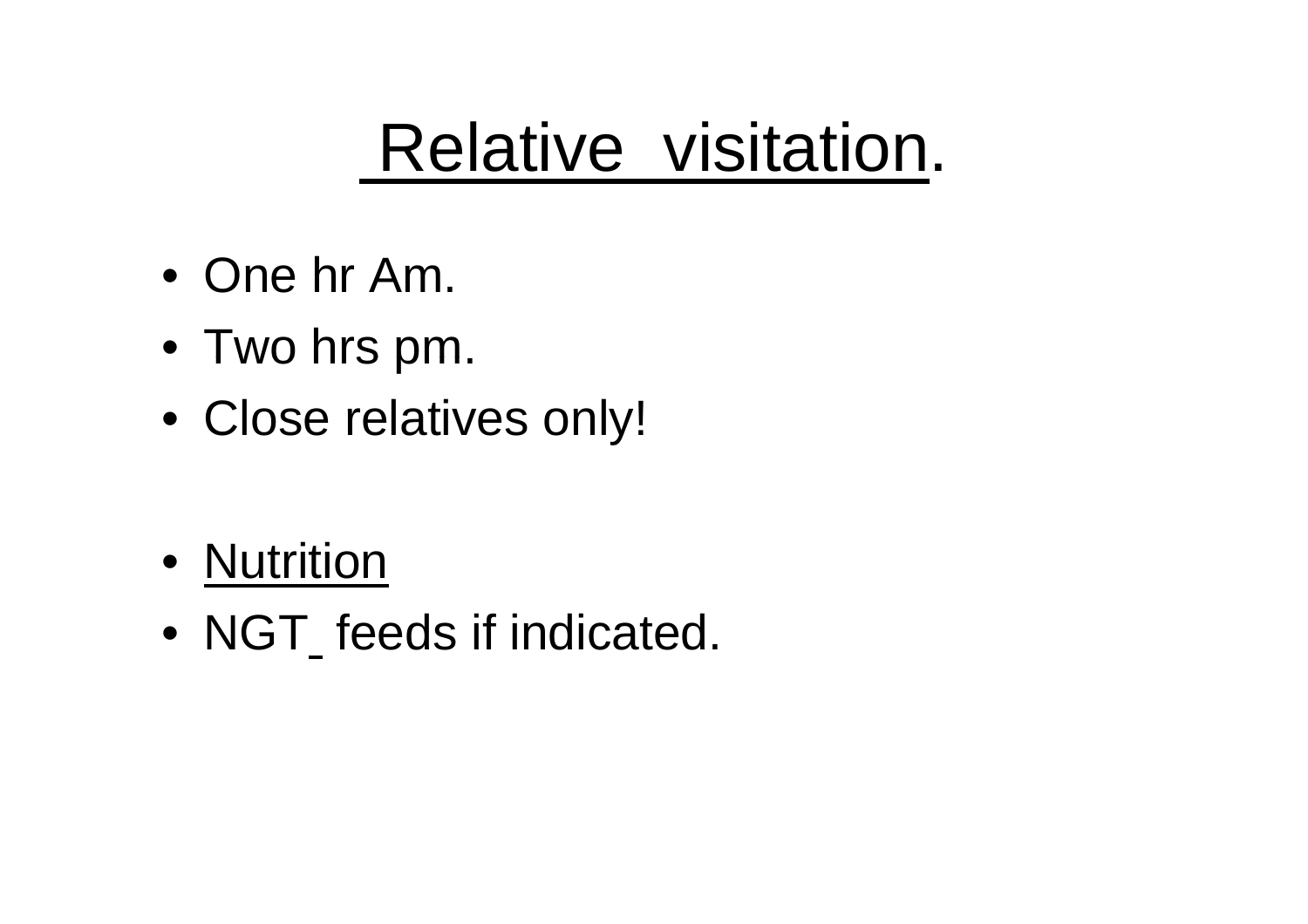## Challenges-1

- Number of ICU beds compared to hospital admission
- Training
- Human resource-no full doctor coverage 24/7
- Protocols/guidelines/policies
- Design/geography- spacing(125 to 150 sq ft area per bed), privacy(rooms,not curtains),lighting(pt-controlled lighting—artificial and natural), lounges/conference/changing rooms, dialysis, isolation rooms(10%), library/internet services,
- $\bullet$   $\mathsf{ICU}$  beds: Electronically Manoeuvred with all positions possible with mattress. Airbeds to prevent bed sores, blanket warmer.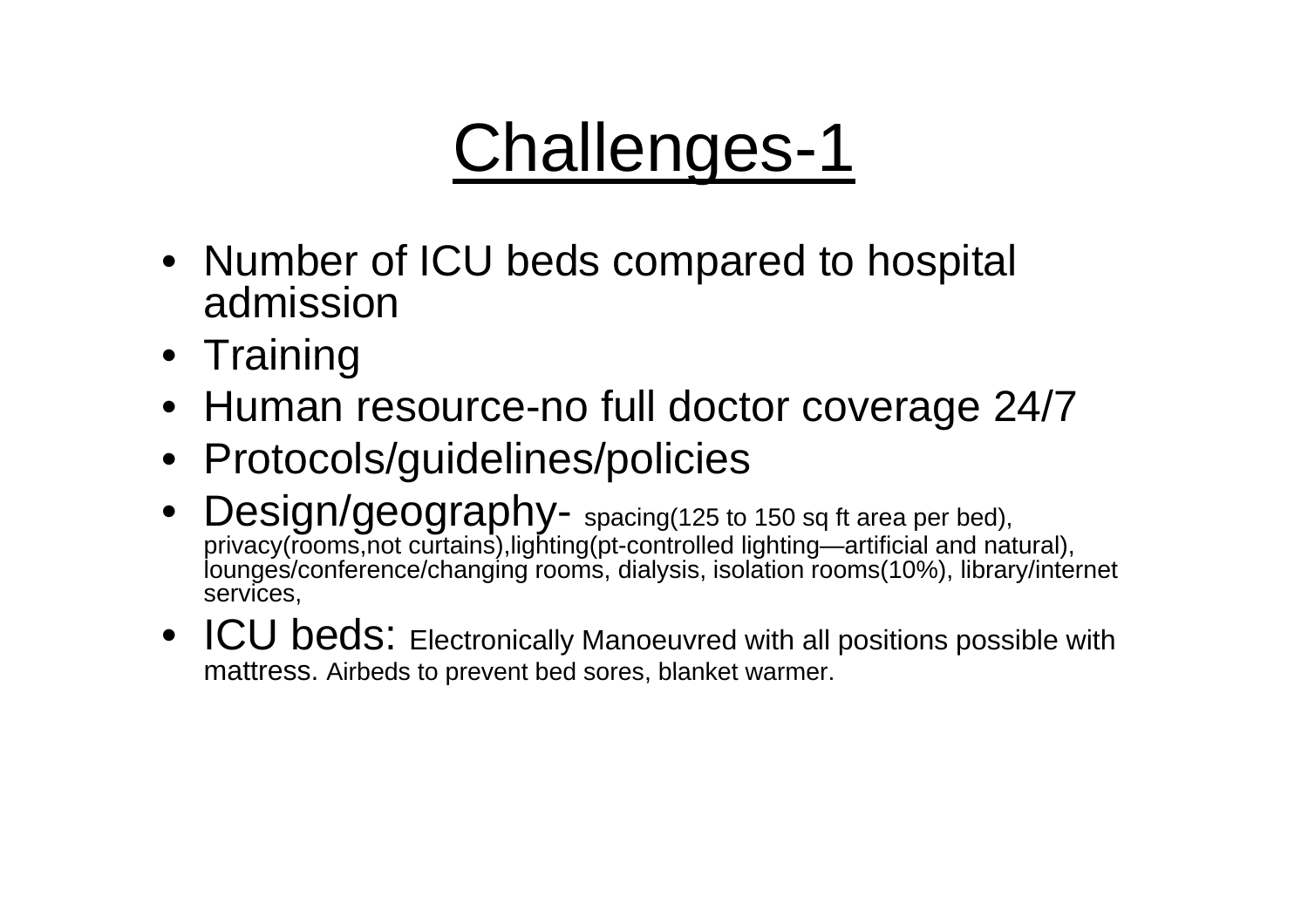# Challanges (2)

- Diagnostic facilities: ICU dedicated Ultrasound and Echo machine. Bedside X ray.
- Central, Invasive & monitoring ABG machine.
- Team-approach in pts care
- Residents: pharmacist, dietitian, physiotherapist
- Lack and shortage of consumables: HME, giving sets, syringe pump extensions, central line sets and dressing, transducers, ECG cables hance improvisation.
- No resuscitation code system.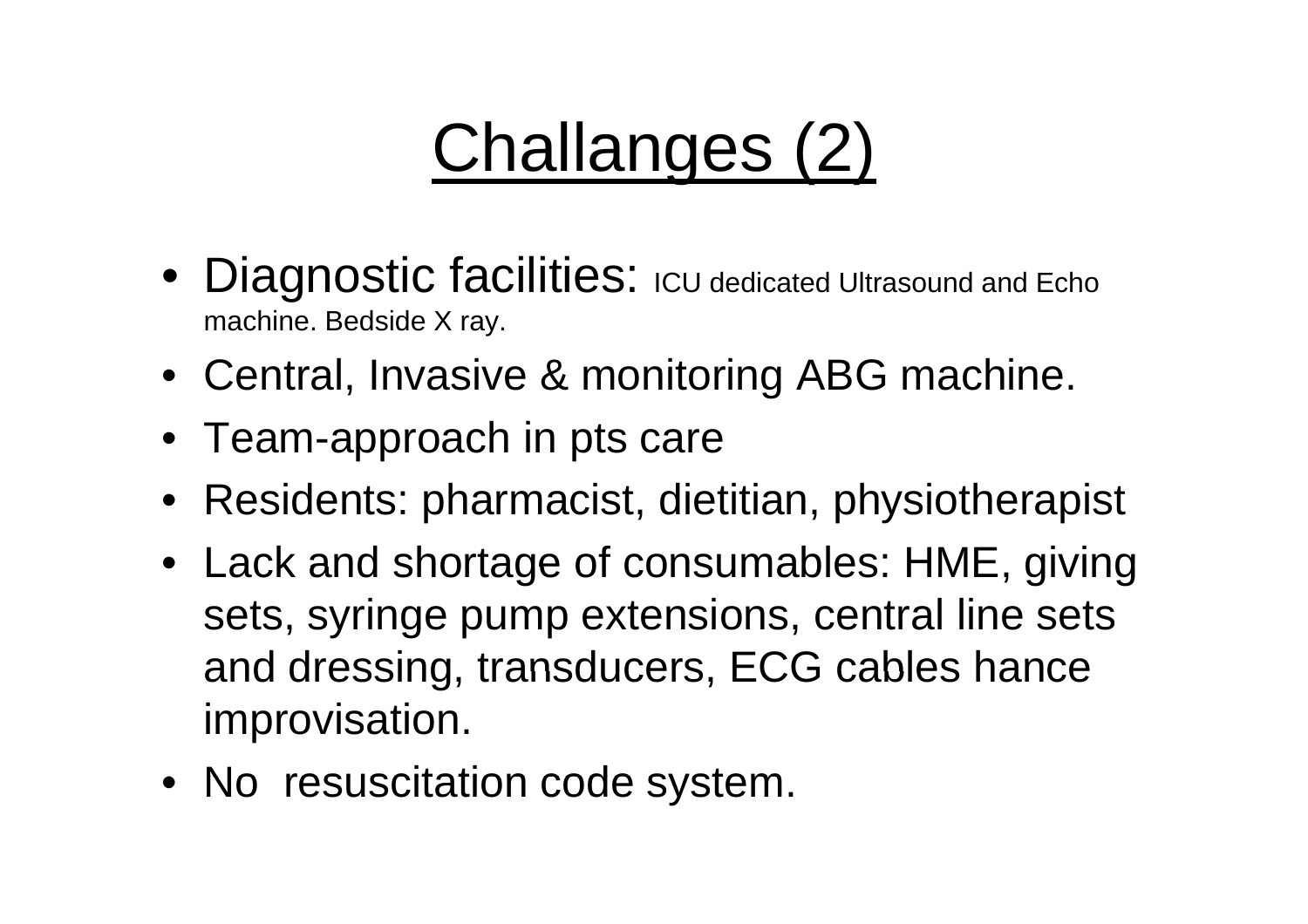# challenges (3)

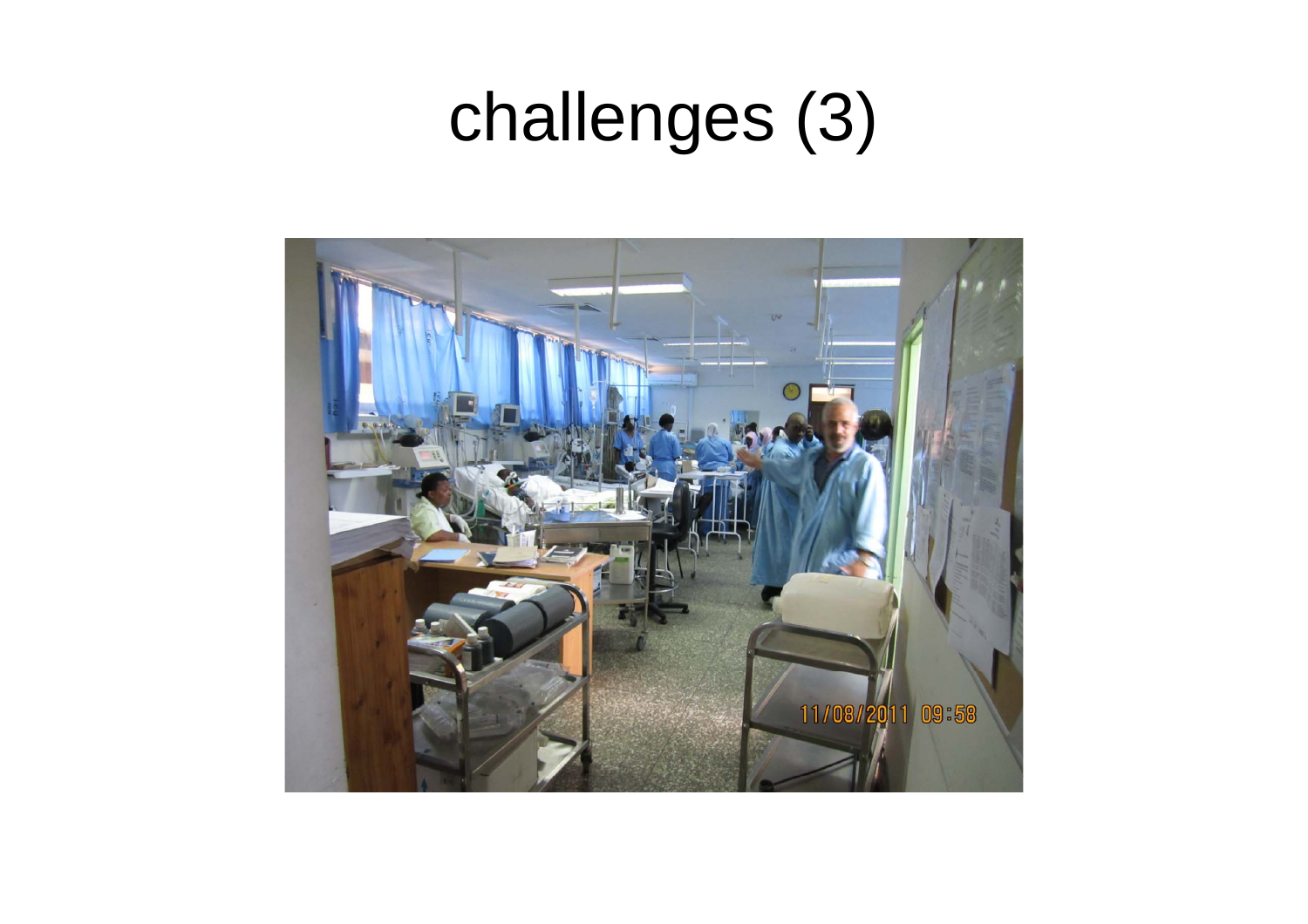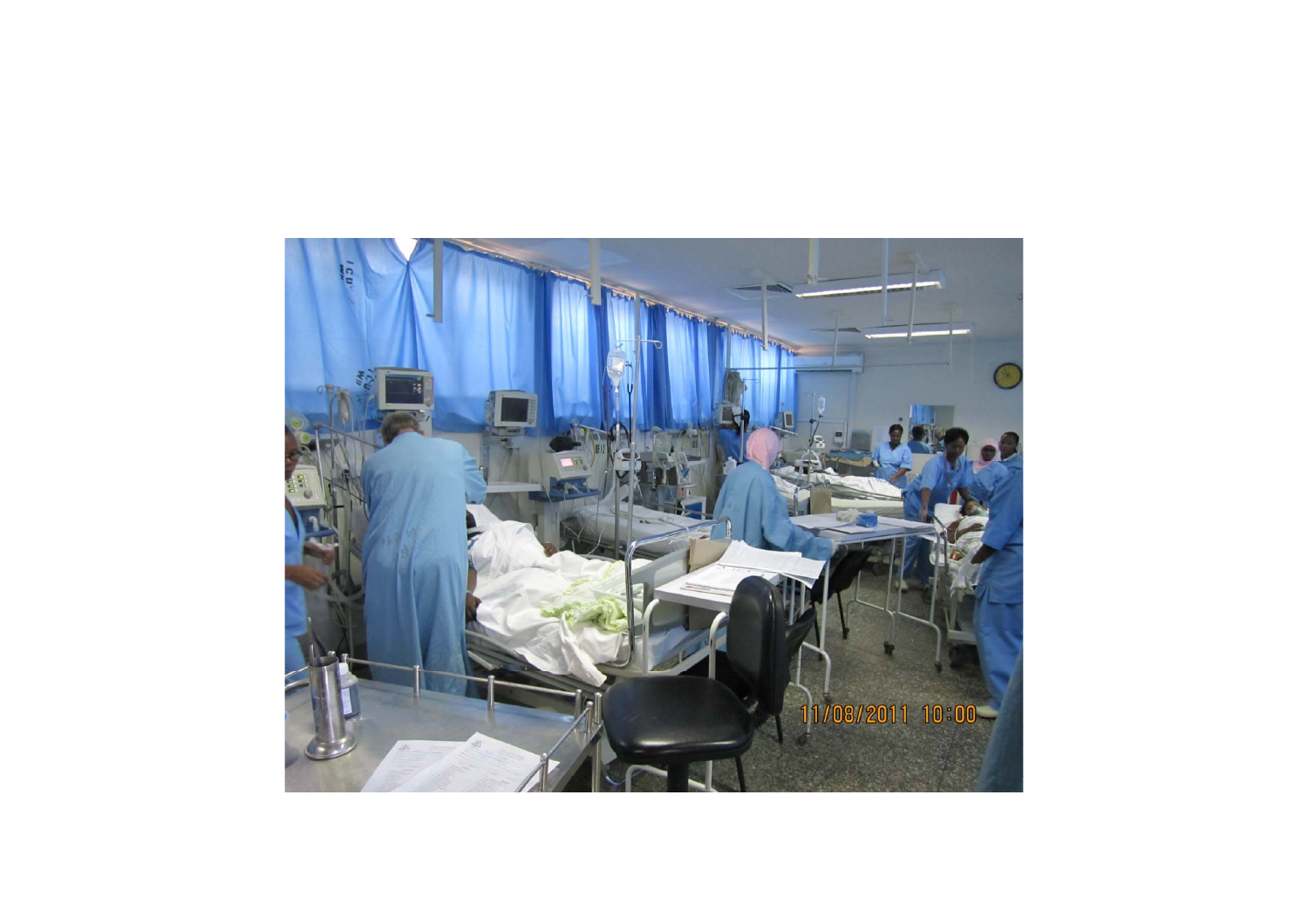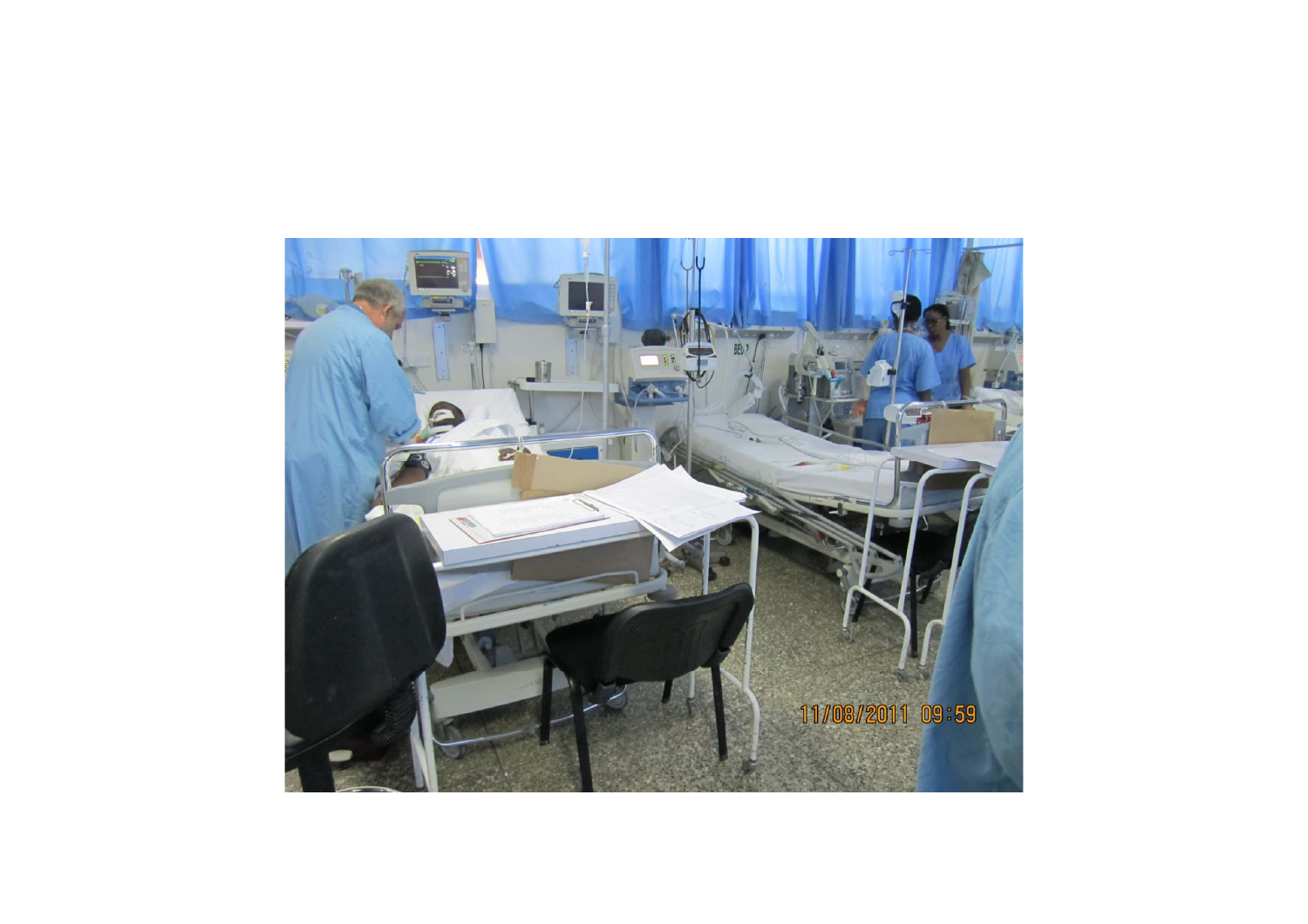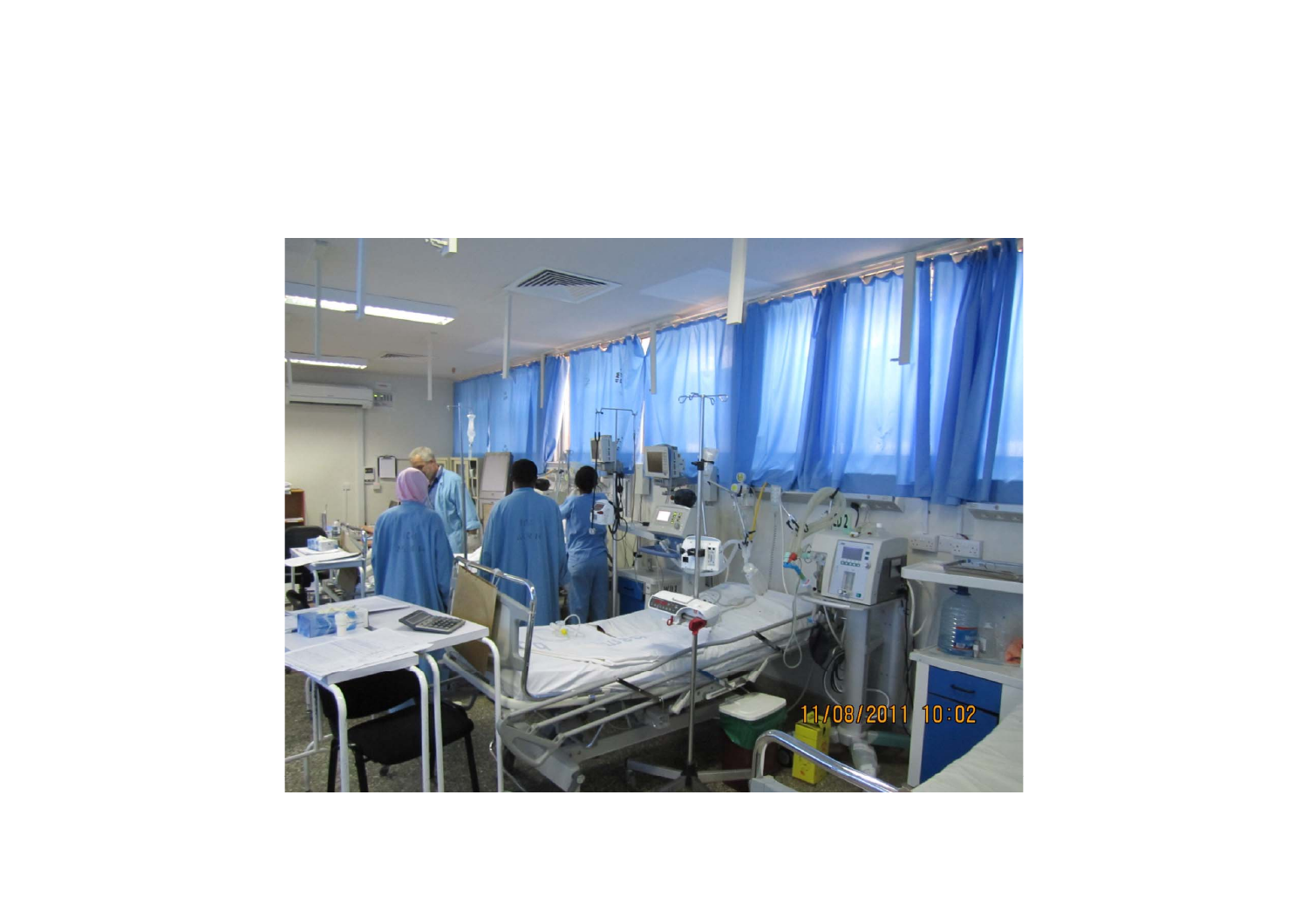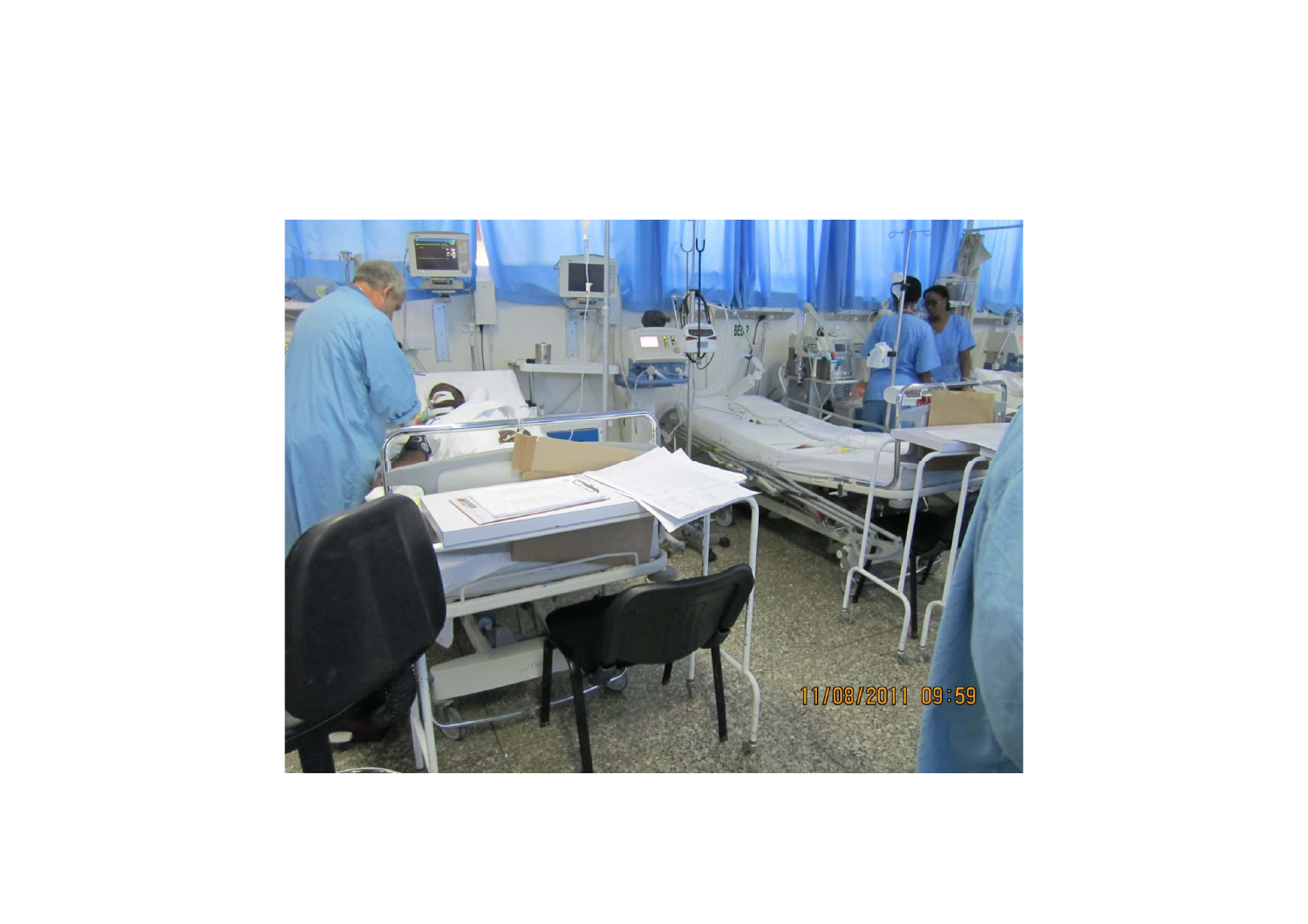# Summary.

• Real MNH ICU vs the ideal ICU.

•

• Equipped with enough tools/resources, education, knowledge and skills, will equals to an ideal ICU.

*THANK YOU! Aksante!*